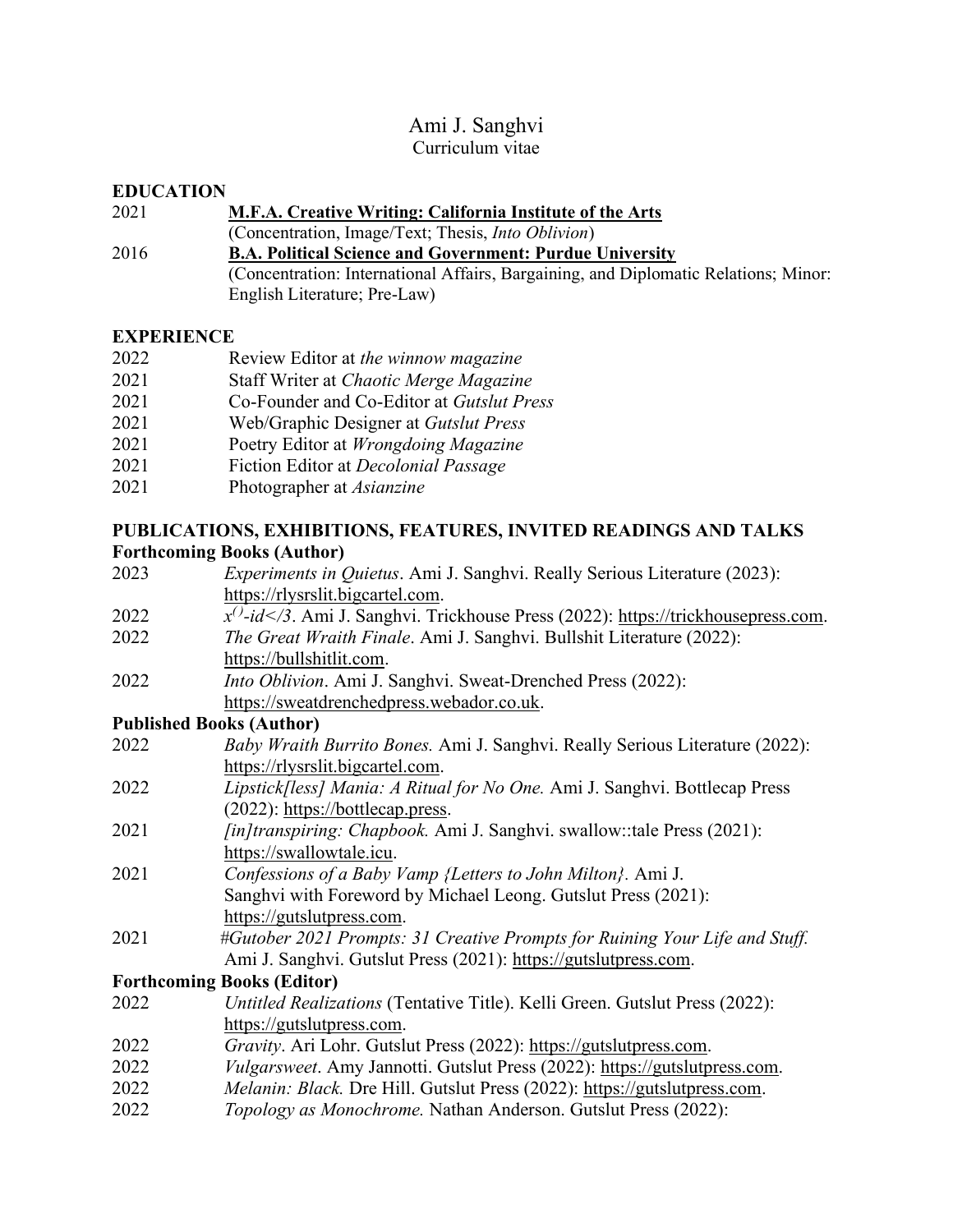|      | https://gutslutpress.com.                                                          |
|------|------------------------------------------------------------------------------------|
| 2022 | Agender Daydreams. Thokozani Mbwana. Gutslut Press (2022):                         |
|      | https://gutslutpress.com.                                                          |
| 2022 | THE OSCAR ROSARY. Marylyn Tan. Gutslut Press (2022):                               |
|      | https://gutslutpress.com.                                                          |
| 2022 | patient+. Nisha Patel. Gutslut Press (2022): https://gutslutpress.com.             |
| 2022 | CO/NOTATIONS. Cavar Sarah. Gutslut Press (2022): https://gutslutpress.com.         |
| 2022 | cowabungaly yours at the end of the world. Ashley Cline. Gutslut Press (2022):     |
|      | https://gutslutpress.com.                                                          |
| 2022 | PLACES. Charlie D'Aniello Trigueros. Gutslut Press (2022):                         |
|      | https://gutslutpress.com.                                                          |
|      | <b>Forthcoming Books (Designer)</b>                                                |
| 2022 | Untitled Realizations (Tentative Title). Kelli Green. Gutslut Press (2022):        |
|      | https://gutslutpress.com.                                                          |
| 2022 | Gravity. Ari Lohr. Gutslut Press (2022): https://gutslutpress.com.                 |
| 2022 | Vulgarsweet. Amy Jannotti. Gutslut Press (2022): https://gutslutpress.com.         |
| 2022 | Melanin: Black. Dre Hill. Gutslut Press (2022): https://gutslutpress.com.          |
| 2022 | Topology as Monochrome. Nathan Anderson. Gutslut Press (2022):                     |
|      | https://gutslutpress.com.                                                          |
| 2022 | Agender Daydreams. Thokozani Mbwana. Gutslut Press (2022):                         |
|      | https://gutslutpress.com.                                                          |
| 2022 | THE OSCAR ROSARY. Marylyn Tan. Gutslut Press (2022):                               |
|      | https://gutslutpress.com.                                                          |
| 2022 | patient+. Nisha Patel. Gutslut Press (2022): https://gutslutpress.com.             |
| 2022 | CO/NOTATIONS. Cavar Sarah. Gutslut Press (2022): https://gutslutpress.com.         |
| 2022 | cowabungaly yours at the end of the world. Ashley Cline. Gutslut Press (2022):     |
|      | https://gutslutpress.com.                                                          |
| 2022 | PLACES. Charlie D'Aniello Trigueros. Gutslut Press (2022):                         |
|      | https://gutslutpress.com.                                                          |
| 2022 | Wax. PD Hogan. Gutslut Press (2022): https://gutslutpress.com.                     |
|      | <b>Published Books (Designer)</b>                                                  |
| 2022 | Drifting Bottles. Arden Hunter. Gutslut Press (2022): https://gutslutpress.com.    |
| 2022 | CLOWN STAR. Marshall Woodward. Gutslut Press (2022):                               |
|      | https://gutslutpress.com.                                                          |
| 2021 | Confessions of a Baby Vamp {Letters to John Milton}. Ami J. Sanghvi. Gutslut       |
|      | Press (2021): https://gutslutpress.com.                                            |
|      | <b>Forthcoming Writing (Anthologies)</b>                                           |
| 2022 | "[im]mortal decline." OTHERWORLDS. warning lines magazine (2022):                  |
|      | https://warninglines.com.                                                          |
|      | <b>Published Writing (Anthologies)</b>                                             |
| 2022 | "[De]Composition." The FLUX Anthology. Fifth Wheel Press (2022):                   |
|      | https://fifthwheelpress.com.                                                       |
|      |                                                                                    |
| 2022 | "[in]humanity//." Curi Osity Kills, v.f. Thompson and the Dionysian Public Library |
|      | (2022).                                                                            |
| 2022 | "Poetic Prelude." Corporeal Magazine Anthology I. (2022):                          |
|      | https://corporeallitmag.com.                                                       |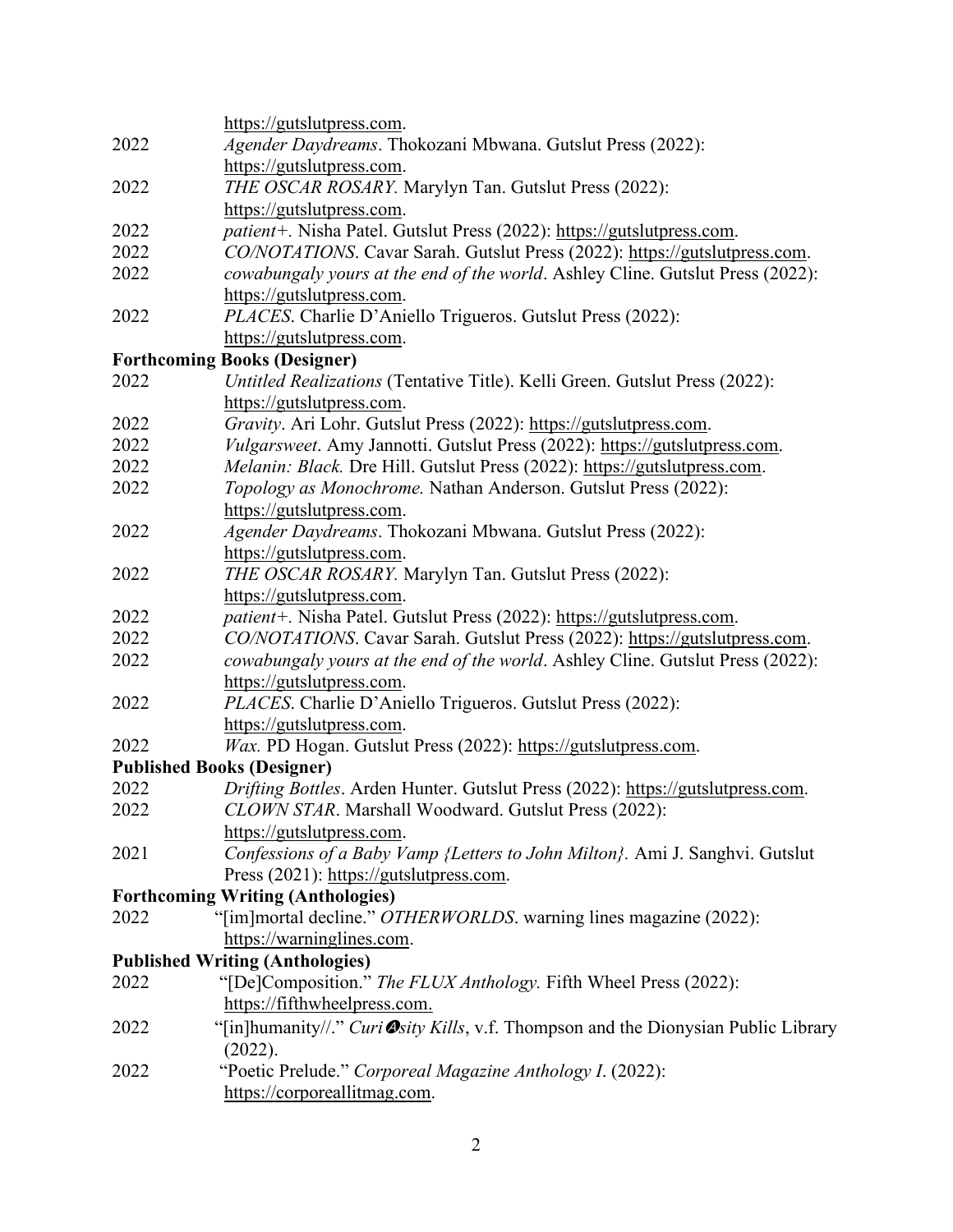| 2022 | "Demonic Possession." Corporeal Magazine Anthology I. (2022):                        |
|------|--------------------------------------------------------------------------------------|
|      | https://corporeallitmag.com.                                                         |
| 2021 | "Reap[ed] Embodiment." FALL'N CHERUB, warning lines magazine (2021):                 |
|      | https://warninglines.com.                                                            |
| 2021 | "I am the sacrifice." VULCANALIA '21: Digital Anthology. LUPERCALIA                  |
|      | Press (2021): https://www.lupercaliapress.com/                                       |
| 2021 | "[First, We Are] Severely Hot, but Doomed is What We Aim For (On)."                  |
|      | VULCANALIA '21: Digital Anthology. LUPERCALIA Press (2021):                          |
|      | https://www.lupercaliapress.com/                                                     |
| 2021 | "Him with the [Actual] Slurpable Eyes." VULCANALIA '21: Digital Anthology.           |
|      | LUPERCALIA Press (2021): https://www.lupercaliapress.com/                            |
| 2021 | "Fabulous Erotic Asphyxiation." VULCANALIA '21: Digital Anthology.                   |
|      | LUPERCALIA Press (2021): https://www.lupercaliapress.com/                            |
| 2021 | "My Baby's Blood is Metallic (In the Fun, Delicious Way)." VULCANALIA '21:           |
|      | Digital Anthology. LUPERCALIA Press (2021):                                          |
|      | https://www.lupercaliapress.com/                                                     |
| 2021 | "Aaria." I Hope You'll Still Love Me: An LGBTQIA+ South Asian Anthology.             |
|      | ISBN: 978-1736851302: Nithya Ramesh (2021): Vol. 1 No. 1.                            |
| 2021 | "Confessions of a Baby Vamp: Letters to John Milton." Elysium is Empty: Next         |
|      | Words, The California Institute of the Arts Creative Writing Program Anthology.      |
|      | ISBN: 978-1312156890: California Institute of the Arts (2021)                        |
| 2020 | "Serenity in Solitude." She Speaks Up! The Jessie Butler Women's Poetry Contest      |
|      | 100 <sup>th</sup> Anniversary Anthology. ISBN: 978-1952508011: Mila Johansen (2020): |
|      | https://www.milajohansen.com/books                                                   |
| 2020 | "Celestial Bodies." Conclave (Outliers). ISBN: 978-1948263634: Balkan Press          |
|      | (2020): https://www.williambernhardt.com/conclave-1                                  |
| 2020 | "Grey." Conclave (Outliers). ISBN: 978-1948263634: Balkan Press (2020):              |
|      | https://www.williambernhardt.com/conclave-1                                          |
| 2020 | "Continuous Cities 6." Prometheus Unbound. ISBN: 978-0578-232041:                    |
|      | Prometheus Dreaming (2020): https://www.prometheusdreaming.com                       |
| 2019 | "Sexual Autonomy." Me Too Poetry Book. For Women Who Roar: Vol 5 (2019):             |
|      | https://forwomenwhoroar.bigcartel.com                                                |
|      | <b>Forthcoming Anthologies (Editor)</b>                                              |
| 2022 | Suicidaliens. Gutslut Press (2022): https://gutslutpress.com.                        |
| 2022 | The Bonemilk Collective Anthology Series: B O N E M I L K Mayhem. Gutslut            |
|      | Press (2022): https://gutslutpress.com.                                              |
| 2022 | The Bonemilk Collective Anthology Series: B O N E M I L K III. Gutslut Press         |
|      | (2022): https://gutslutpress.com.                                                    |
| 2022 | The Bonemilk Collective Anthology Series: B O N E M I L K II. Gutslut Press          |
|      | $(2022)$ : https://gutslutpress.com.                                                 |
|      | <b>Published Anthologies (Editor)</b>                                                |
| 2022 | The Bonemilk Collective Anthology Series: B O N E M I L K I. Gutslut Press           |
|      | $(2022)$ : https://gutslutpress.com.                                                 |
| 2021 | Elysium is Empty: Next Words (The California Institute of the Arts Creative          |
|      | Writing Program Anthology). ISBN: 978-1312156890: California Institute of the        |
|      | Arts (2021).                                                                         |

3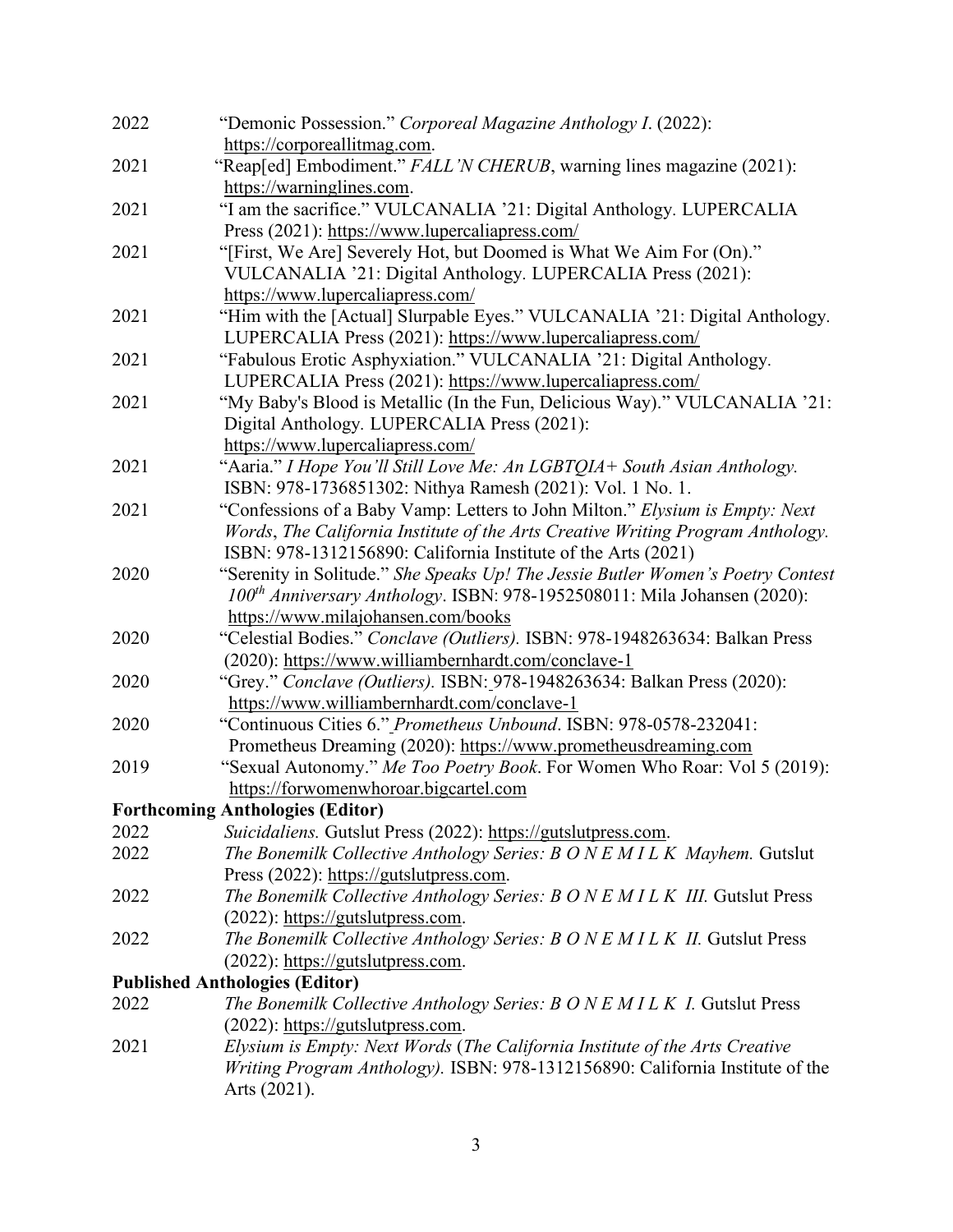# **Forthcoming Anthologies (Designer)**

| 2022 | Suicidaliens. Gutslut Press (2022): https://gutslutpress.com.                           |
|------|-----------------------------------------------------------------------------------------|
| 2022 | The Bonemilk Collective Anthology Series: B O N E M I L K Mayhem. Gutslut               |
|      | Press (2022): https://gutslutpress.com.                                                 |
| 2022 | The Bonemilk Collective Anthology Series: B O N E M I L K III. Gutslut Press            |
|      | (2022): https://gutslutpress.com.                                                       |
| 2022 | The Bonemilk Collective Anthology Series: B O N E M I L K II. Gutslut Press             |
|      | $(2022)$ : https://gutslutpress.com.                                                    |
|      | <b>Published Anthologies (Designer)</b>                                                 |
| 2022 | The Bonemilk Collective Anthology Series: B O N E M I L K I. Gutslut Press              |
|      | $(2022)$ : https://gutslutpress.com.                                                    |
| 2021 | Elysium is Empty: Next Words (The California Institute of the Arts Creative             |
|      | Writing Program Anthology) (Interior Design). ISBN: 978-1312156890:                     |
|      | California Institute of the Arts (2021) California Institute of the Arts (2021).        |
|      | <b>Forthcoming Visual Art (Anthologies)</b>                                             |
| 2022 | "Martians Among Myth." All My Relations (2022): https://www.talbot-heindl.com.          |
|      | <b>Published Visual Art (Anthologies)</b>                                               |
| 2022 | "Solar Grief." Curi Osity Kills, v.f. Thompson and the Dionysian Public Library         |
|      | (2022).                                                                                 |
| 2021 | "Wraith Vamp Hot Girl Milton has Risen from the Dead!!!." FALL'N CHERUB,                |
|      | warning lines magazine (2021): https://warninglines.com.                                |
|      | <b>Forthcoming Writing (Journals)</b>                                                   |
| 2022 | "III. <sup>3</sup> ." FENCE Books (2022): https://fenceportal.org.                      |
|      | <b>Published Writing (Journals)</b>                                                     |
| 2021 | "Stupid Milk." Survivor Lit. (2021): https://survivorlit.org/                           |
| 2021 | "[Blood] Sodden Anguish/Deathbed Red (Fall 2017 Moodboard)." Survivor Lit.              |
|      | $(2021)$ : https://survivorlit.org/                                                     |
| 2021 | "[Now, We Are] Severely Doomed, but Hot is What We Aim For (Introducing)                |
|      | My/The Sad, Lonely Alien//Also for My 'Alsos' and One 'Also As')."                      |
|      | Masalazine. Veranda Writers (2021): Vol. 1. No. 1.:                                     |
|      | https://www.verandawriters.com/volume1                                                  |
| 2020 | "American Pulp Fiction." So It Goes: The Literary Journal of the Kurt Vonnegut          |
|      | Museum and Library. ISBN: 978-0988511767: Kurt Vonnegut Memorial                        |
|      | Library, No. 9 (2020): https://www.vonnegutlibrary.org/literary-journal/                |
| 2020 | "The Cycle of Embers." The Showbear Family Circus. (2020):                              |
|      | http://lanceschaubert.org/2020/01/07/the-cycle-of-embers/                               |
|      | <b>Published Visual Art (Journals)</b>                                                  |
| 2022 | "Transcript of the Extraterrestrial: English Translation by SPECIMEN $\#@{\sim}//212$ , |
|      | 888, 060, 073." Baby Teeth Journal (2022): https://babyteethjournal.com.                |
| 2021 | "Civilization. Chaos. Corruption!." So It Goes: The Literary Journal of the Kurt        |
|      | Vonnegut Museum and Library. Kurt Vonnegut Memorial Library, No. 10 (2021):             |
|      | https://www.vonnegutlibrary.org/literary-journal.                                       |
| 2021 | "Fade to Frost." Survivor Lit. (2021): https://survivorlit.org/.                        |
| 2021 | "Bloodwash." Survivor Lit. (2021): https://survivorlit.org/.                            |
| 2021 | "(4:29 A.M.) Like Wet Blood." Survivor Lit. (2021): https://survivorlit.org/.           |
| 2021 | "The Devil's Vault." Space City Underground. Vol 1 (2021):                              |
|      |                                                                                         |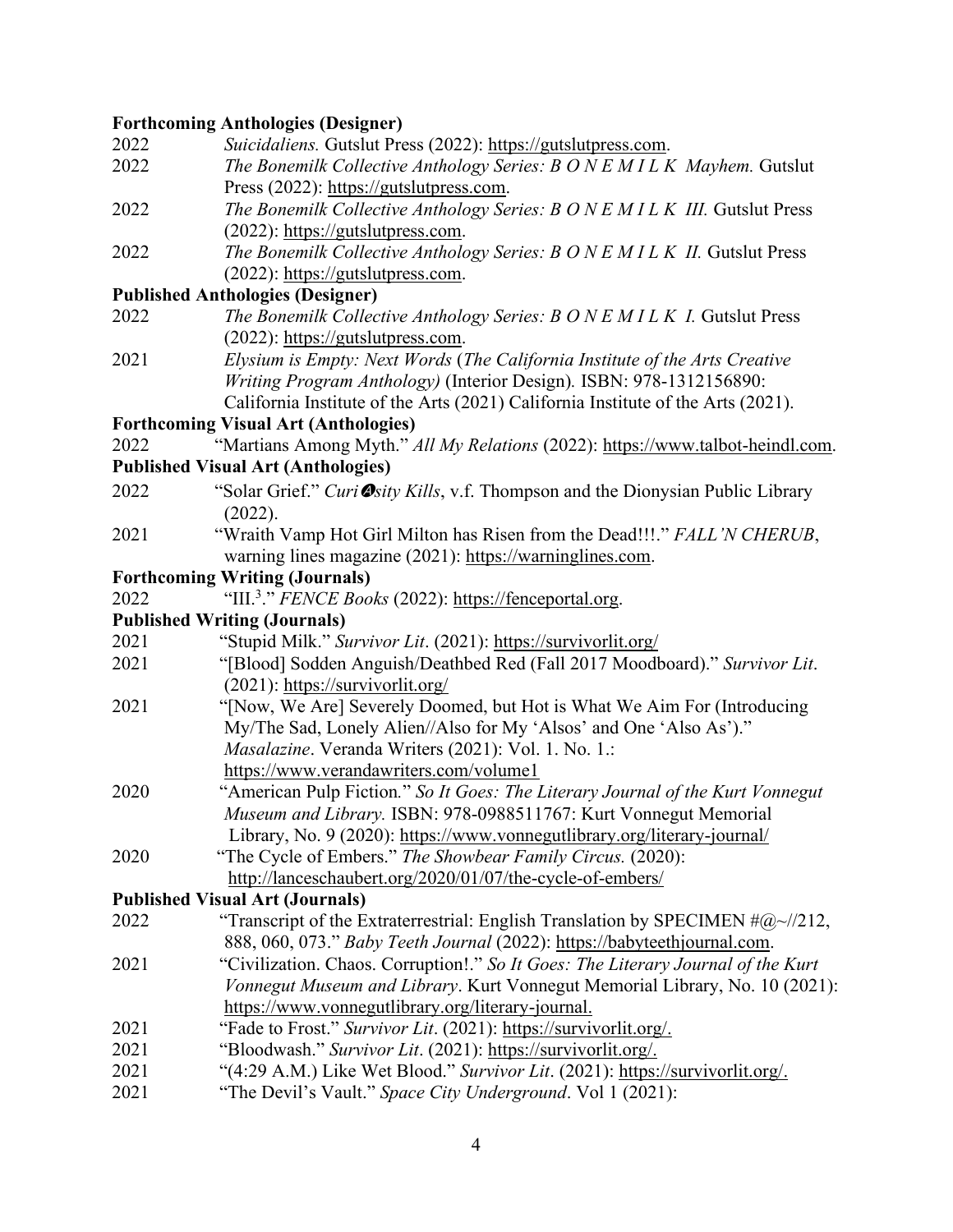| 2021 | https://www.spacecityunderground.com/.                                                                                                   |
|------|------------------------------------------------------------------------------------------------------------------------------------------|
|      | "Galvanic." Space City Underground. Vol 1 (2021):                                                                                        |
| 2021 | https://www.spacecityunderground.com/.                                                                                                   |
|      | "A Wraith Blossoming." Space City Underground. Vol 1 (2021):<br>https://www.spacecityunderground.com/.                                   |
| 2021 |                                                                                                                                          |
|      | "California Stardust." Space City Underground. Vol 1 (2021):<br>https://www.spacecityunderground.com/.                                   |
| 2021 | "Sirene." Space City Underground. Vol 1 (2021):                                                                                          |
|      |                                                                                                                                          |
| 2021 | https://www.spacecityunderground.com/.<br>"The Embodiment." Space City Underground. Vol 1 (2021):                                        |
|      | https://www.spacecityunderground.com/.                                                                                                   |
| 2021 | "Skyshore." Humana Obscura. No. 2 (2021): http://humanaobscura.com/issue-2                                                               |
| 2020 | "Fairy Nests." Inverted Syntax (Print). Inverted Syntax Press, No. 3 (2020):                                                             |
|      | http://www.invertedsyntax.com/.                                                                                                          |
| 2020 | "Agra's Thicket of Flowers and Blood." The Moving Force Journal. The Moving                                                              |
|      | Force Journal, No. 2 (2020): http://themovingforcejournal.com/issue-2/                                                                   |
| 2020 | "Trees by Sea." The Moving Force Journal. The Moving Force Journal, No. 2                                                                |
|      | (2020): http://themovingforcejournal.com/issue-2/                                                                                        |
| 2020 | "Plant Wall." The Moving Force Journal. The Moving Force Journal, No. 2                                                                  |
|      | (2020): http://themovingforcejournal.com/issue-2/                                                                                        |
| 2020 | "Sea of Lavender." The Moving Force Journal. The Moving Force Journal, No. 2                                                             |
|      | (2020): http://themovingforcejournal.com/issue-2/                                                                                        |
| 2020 | "Window Pane." The Moving Force Journal. The Moving Force Journal, No. 2                                                                 |
|      | (2020): http://themovingforcejournal.com/issue-2/                                                                                        |
| 2020 | "Fight Cage Wonderland." Flumes Literary Journal. The Haberdasher, Vol. 5 No.                                                            |
|      | 1 (2020): https://lehab.org/flumes-literary-journal/                                                                                     |
| 2020 | "Seeping Sepia." Snapdragon: A Journal of Art & Healing. The Word Project,                                                               |
|      | Vol. 6 No. 1 (2020): https://www.snapdragonjournal.com                                                                                   |
| 2020 | "Glass Wall." Snapdragon: A Journal of Art & Healing. The Word Project, Vol. 6                                                           |
|      | No. 1 (2020): https://www.snapdragonjournal.com                                                                                          |
| 2020 | "Glass Galaxies." Snapdragon: A Journal of Art & Healing. The Word Project,                                                              |
|      | Vol. 6 No. 1 (2020): https://www.snapdragonjournal.com                                                                                   |
| 2020 | "Hibiscus." Snapdragon: A Journal of Art & Healing. The Word Project, Vol. 6                                                             |
|      | No. 1 (2020): https://www.snapdragonjournal.com                                                                                          |
| 2020 | "By Purple." Snapdragon: A Journal of Art & Healing. The Word Project, Vol. 6                                                            |
|      | No. 1 (2020): https://www.snapdragonjournal.com                                                                                          |
| 2020 | "Almost and Always." Snapdragon: A Journal of Art & Healing. The Word                                                                    |
|      | Project, Vol. 6 No. 1 (2020): https://www.snapdragonjournal.com                                                                          |
| 2020 | "Metaphysical Inclinations." Snapdragon: A Journal of Art & Healing. The Word                                                            |
|      | Project, Vol. 6 No. 1 (2020): https://www.snapdragonjournal.com                                                                          |
| 2020 | "Over Dubai." Snapdragon: A Journal of Art & Healing. The Word Project, Vol. 6                                                           |
|      | No. 1 (2020): https://www.snapdragonjournal.com                                                                                          |
| 2020 | "Tears by Twilight." Snapdragon: A Journal of Art & Healing. The Word Project,<br>Vol. 6 No. 1 (2020): https://www.snapdragonjournal.com |
| 2020 | "Beyond the Golden Lining." Snapdragon: A Journal of Art & Healing. The Word                                                             |
|      | Project, Vol. 6 No. 1 (2020): https://www.snapdragonjournal.com                                                                          |
|      |                                                                                                                                          |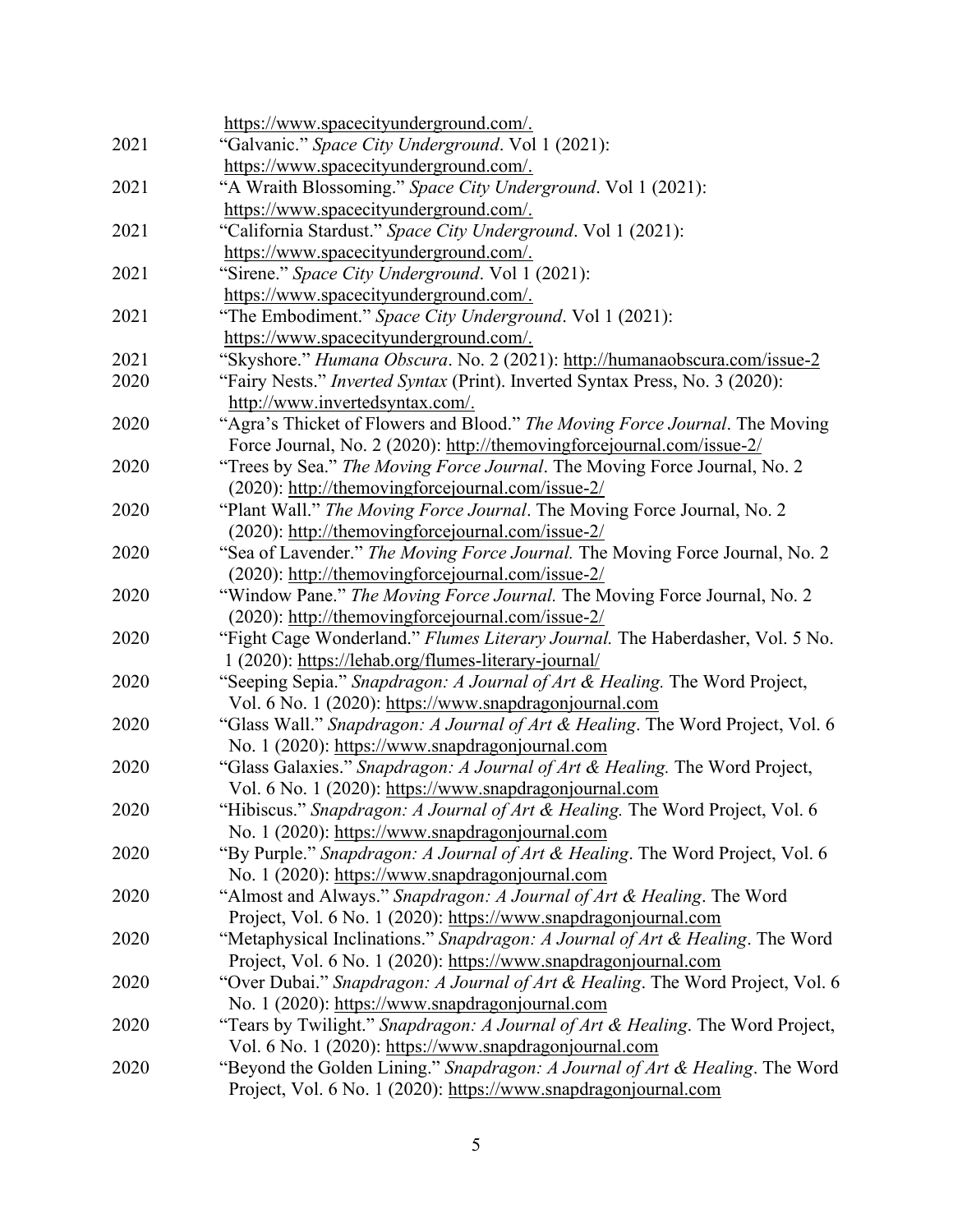| 2020 | "Arctic Looking Glass." High Shelf Press. ISBN: 978-1734284249. Cathexis            |
|------|-------------------------------------------------------------------------------------|
|      | Northwest Press, No. 14 (2020): https://www.highshelfpress.com/                     |
| 2020 | "Somewhere Else." High Shelf Press. ISBN: 978-1734284249. Cathexis                  |
|      | Northwest Press, No. 14 (2020): https://www.highshelfpress.com/                     |
|      | <b>Forthcoming Writing (Magazines)</b>                                              |
| 2022 | "[Shadow Boxing, Mirror States  Mirror Boxing, Shadow States]." en*gendered         |
|      | (2022): https://www.engenderedlitmag.com.                                           |
| 2022 | "the poet who climbed the world." Fugitives & Futurists (2022):                     |
|      | (2022): http://www.fugitivesandfuturists.com.                                       |
| 2022 | "Around the Forest and Its Trees: Where we are is NOT in a sentence                 |
|      | (Experiments from Yau)." Fugitives & Futurists (2022):                              |
|      | https://www.fugitivesandfuturists.com.                                              |
| 2022 | "Week 3: Puke." Fugitives & Futurists (2022):                                       |
|      | https://www.fugitivesandfuturists.com.                                              |
| 2022 | "The Simmunist Manifesto (Tentative Outline)." Impractical Things Magazine          |
|      | (2022): https://impracticalthingsmagazine.wordpress.com.                            |
| 2022 | "Recent Consultation with My Humansuit Earth Guy." Impractical Things               |
|      | Magazine (2022): https://impracticalthingsmagazine.wordpress.com.                   |
| 2022 | "The Simmunist Manifesto (Tentative Outline)." Impractical Things Magazine          |
|      | (2022): https://impracticalthingsmagazine.wordpress.com.                            |
| 2022 | "Recent Consultation with My Humansuit Earth Guy." Impractical Things               |
|      | Magazine (2022): https://impracticalthingsmagazine.wordpress.com.                   |
|      | <b>Published Writing (Magazines)</b>                                                |
| 2022 | "any seeping of my spine is my clearly." the voidspace zine (2022):                 |
|      | https://voidspacezine.com.                                                          |
| 2022 | "first of the mortal poets." the voidspace zine (2022): https://voidspacezine.com.  |
| 2022 | "[program error]." the voidspace zine (2022): https://voidspacezine.com.            |
| 2022 | "epistolary study: my time as earth." the voidspace zine (2022):                    |
|      | https://voidspacezine.com.                                                          |
| 2022 | "ink clot." the voidspace zine (2022): https://voidspacezine.com.                   |
| 2021 | "13-Point Professional, Robotic Distortion: A Quest Narrative." Bullshit Literature |
|      | (2021): https://bullshitlit.com.                                                    |
| 2021 | "{-}." FIRE. Limeoncello Magazine. (2021):                                          |
|      | https://www.limeoncellomagazine.com.                                                |
| 2021 | "Poetic Prelude." Corporeal Magazine. (2021): https://corporeallitmag.com.          |
| 2021 | "Demonic Possession." Corporeal Magazine. (2021): https://corporeallitmag.com.      |
| 2021 | "Viridian." <i>Intangible Magazine</i> . Vol. 1 No. 2 (2021):                       |
|      | https://www.intangiblemagazine.com.                                                 |
| 2021 | "In Reverence of My Grandparents." Zindabad Magazine. Vol. 1 No. 2 (2021):          |
|      | https://zindabadzine.co.uk/                                                         |
| 2021 | "Excerpt from The Science of Wraiths." The Sacrosanct Collective. (2021):           |
|      | https://www.sacrosanctcollective.com/                                               |
| 2020 | "Boxing Gloves." ASYLUM Magazine. Vol. 27 No. 2 (2020):                             |
|      | https://asylummagazine.org/2020/06/asylum-27-2-summer-2020/                         |
| 2020 | "Bindi." Rigorous Magazine. Vol. 4 No. 1 (2020):                                    |
|      | https://www.rigorous-mag.com/v4i1/ami-j-sanghvi.html                                |
|      |                                                                                     |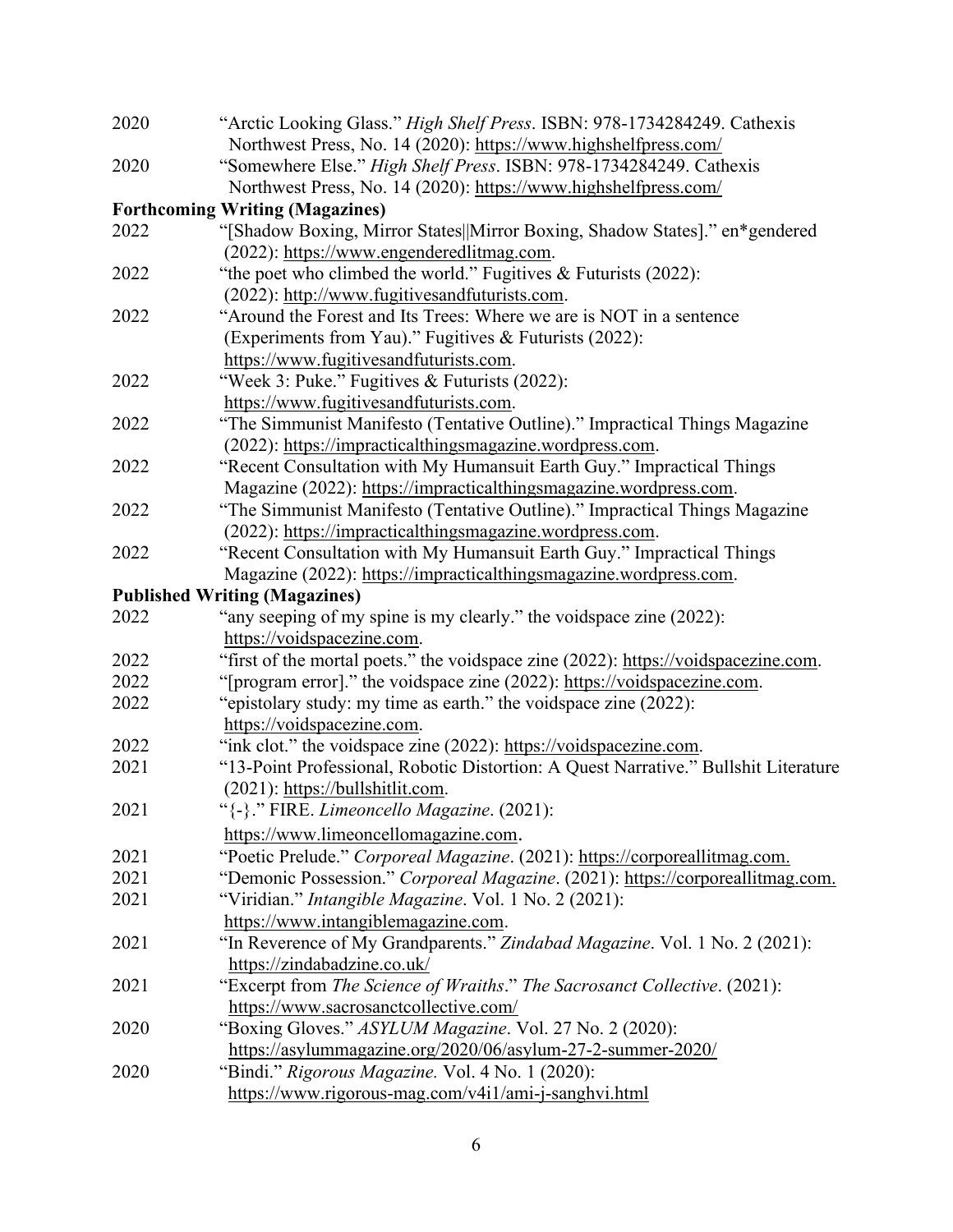| 2019 | "Aladdin." Awakened Voices — The Nightingale. Awakenings (2020):                                                                                       |
|------|--------------------------------------------------------------------------------------------------------------------------------------------------------|
|      | https://awakeningsart.org/2019/11/21/aladdin/                                                                                                          |
| 2018 | "Trophy Wife." Ink & Sword. Vol. 1 No. 6 (2018):                                                                                                       |
|      | https://go.epublish4me.com/ebook/10098632/October 2018.pdf                                                                                             |
|      | <b>Published Magazines (Editor)</b>                                                                                                                    |
| 2022 | Issue 3 (Poetry). Wrongdoing Magazine (2022): https://wrongdoingmag.com.                                                                               |
| 2021 | Issue 2 (Poetry). Wrongdoing Magazine (2021): https://wrongdoingmag.com.                                                                               |
|      | <b>Forthcoming Visual Art (Magazines)</b>                                                                                                              |
| 2022 | "Earthly Manifestation of a Hot Alien Wraith Babe." en*gendered (2022):                                                                                |
|      | http://www.engenderedlitmag.com.                                                                                                                       |
| 2022 | "[Untitled B O N E S]." Impractical Things Magazine (2022):                                                                                            |
|      | https://impracticalthingsmagazine.wordpress.com.                                                                                                       |
| 2022 | "[Untitled Logan Hogan Photograph #1]." Impractical Things Magazine (2022):                                                                            |
|      | https://impracticalthingsmagazine.wordpress.com.                                                                                                       |
| 2022 | "[Untitled Logan Hogan Photograph #2]." Impractical Things Magazine (2022):                                                                            |
|      | https://impracticalthingsmagazine.wordpress.com.                                                                                                       |
| 2022 | "[Untitled 'Panik' Meme]." Impractical Things Magazine (2022):                                                                                         |
|      | https://impracticalthingsmagazine.wordpress.com.                                                                                                       |
| 2022 | "When the Space Gay You Have a Crush On Knows the Muffin Man." Impractical                                                                             |
|      | Things Magazine (2022): https://impracticalthingsmagazine.wordpress.com.                                                                               |
| 2022 | "[Untitled Hot Alien Wraith Babe Album Cover]." Impractical Things Magazine                                                                            |
|      | (2022): https://impracticalthingsmagazine.wordpress.com.                                                                                               |
|      | <b>Published Visual Art (Magazines)</b>                                                                                                                |
| 2022 | "when your friends drop by while you're at work." the winnow magazine (2022):                                                                          |
|      | https://www.thewinnowmagazine.com.                                                                                                                     |
| 2022 | "Moon Goopies." the winnow magazine (2022):                                                                                                            |
|      | https://www.thewinnowmagazine.com.                                                                                                                     |
| 2022 | "A Wraith Bleeding Out." Brave Voices Magazine (2022):                                                                                                 |
|      | https://bravevoicesmagazine.org.                                                                                                                       |
| 2022 | "Bleeding Anorexic Alien." Juice Droplet (2022): https://juicedroplet.com.                                                                             |
| 2022 | "Sad, Lonely Insta Baddie." Juice Droplet (2022): https://juicedroplet.com.                                                                            |
| 2022 | "Submergence." Juice Droplet (2022): https://juicedroplet.com.                                                                                         |
| 2022 | "A Snapshot in the Family Album." Juice Droplet (2022):                                                                                                |
|      | https://juicedroplet.com.                                                                                                                              |
| 2021 | "Marionette in Liminal Decline." Fatal Flaw Lit (2021): https://fatalflawlit.com.                                                                      |
| 2021 | "Euphoria by Midnight." the winnow magazine. (2021):                                                                                                   |
|      | https://www.thewinnowmagazine.com.                                                                                                                     |
| 2021 | "In Mortal Suffering and Suffocation." The Hallowzine (2021):<br>https://thehallowzine.com.                                                            |
| 2021 | "Alien Claw Blood Soul." The Hallowzine (2021): https://thehallowzine.com.                                                                             |
| 2021 | "Zipper Wraith." The Hallowzine (2021): https://thehallowzine.com.                                                                                     |
| 2021 |                                                                                                                                                        |
| 2021 | "Wraith (The Subject)." The Hallowzine (2021): https://thehallowzine.com.<br>"Baby Wraith Puppet Eating Another Wraith's Head." The Hallowzine (2021): |
|      | https://thehallowzine.com.                                                                                                                             |
| 2021 | "Sun Alien." Delicate Friend Magazine. (2021): https://delicatefriend.com.                                                                             |
| 2021 | [Untitled Photography] AsianZine. Vol. 1 No. 1 (2021):                                                                                                 |
|      |                                                                                                                                                        |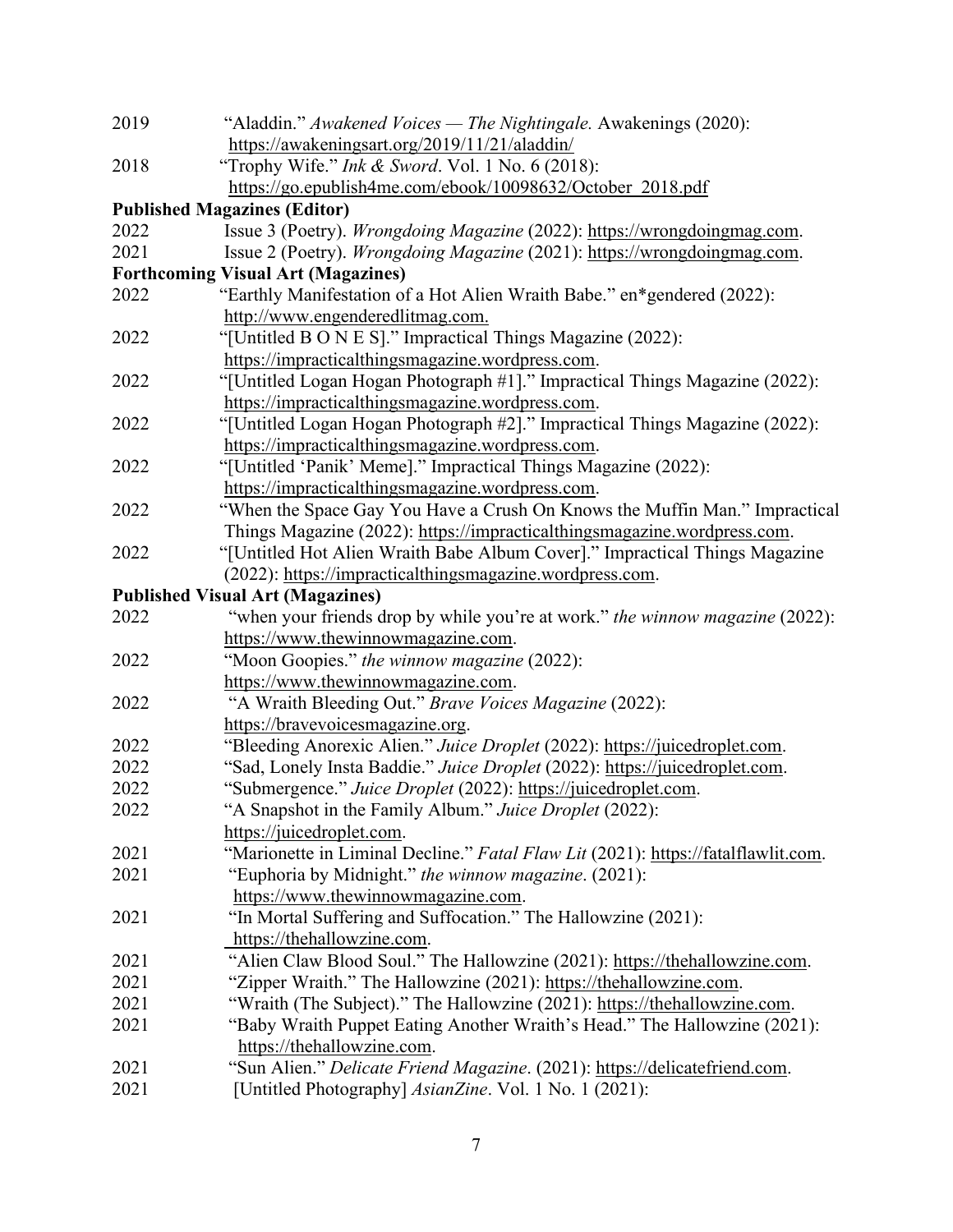|      | https://asianzine.wixsite.com/asianzine.                                        |
|------|---------------------------------------------------------------------------------|
|      | <b>Forthcoming Multimedia/Video Projects</b>                                    |
| 2022 | "On Gender Fluidity and Other Such Warpings." en*gendered (2022):               |
|      | http://www.engenderedlitmag.com.                                                |
| 2022 | "As Our World Finally Starts to Explode." Harpy Hybrid Review (2022):           |
|      | http://www.harpyhybridreview.org.                                               |
| 2022 | "Space Rover Findings -- the 40th Mars." OTHERWORLDS. warning lines             |
|      | magazine (2022): https://warninglines.com.                                      |
|      | <b>Published Multimedia/Video Projects</b>                                      |
| 2022 | "The 40th Mars -- PROTOTYPE 1 (Space Rover Findings)." Beir Bua Press           |
|      | (2022): https://beirbuapress.com.                                               |
| 2022 | Three Pieces {Untitled} from "BLACK MATTER white [noise a c r o s s]            |
|      | TIME[?]." The Gamut Mag (2022): https://gamutmag.com.                           |
| 2022 | "The Loveliest Place on Earth." the voidspace zine (2022):                      |
|      | https://voidspacezine.com.                                                      |
| 2022 | "Monochromatic Oblivion: Fractalization (A Continuum): Part II. You Bleed       |
|      | [Tides of Swirls, Screws, and Monochromatic Somethings]" Image 8. Hurricane     |
|      | Season. smoke and mold (2021): https://www.smokeandmold.net.                    |
| 2022 | "Monochromatic Oblivion: Fractalization (A Continuum): Part II. You Bleed       |
|      | [Tides of Swirls, Screws, and Monochromatic Somethings]" Image 7. Hurricane     |
|      | Season. smoke and mold (2021): https://www.smokeandmold.net.                    |
| 2022 | "Monochromatic Oblivion: Fractalization (A Continuum): Part II. You Bleed       |
|      | [Tides of Swirls, Screws, and Monochromatic Somethings]" Image 2. Hurricane     |
|      | Season. smoke and mold (2021): https://www.smokeandmold.net.                    |
| 2021 | "Monochromatic Oblivion: Fractalization (A Continuum): Part II. You Bleed       |
|      | [Tides of Swirls, Screws, and Monochromatic Somethings]" Image 1. Hurricane     |
|      | Season. smoke and mold (2021): https://www.smokeandmold.net.                    |
| 2021 | "A Fleeting Moment, A Sudden Death, A [Self-Induced, Monochromatic              |
|      | Whirlpool]." Fatal Flaw Lit (2021): https://fatalflawlit.com.                   |
| 2021 | "[in]transpiring: a psychosomatic [re-]glitch[ing]." The Disappointed Housewife |
|      | (2021): https://thedisappointedhousewife.com.                                   |
|      | <b>Articles and Reviews</b>                                                     |
| 2022 | "Something Timeless' — Review: Nicole Tallman's Something Kindred." the         |
|      | winnow magazine (2022): https://thewinnowmagazine.com.                          |
| 2021 | "The Affliction of Romance: SeeYou[InMySadLittleSceneAlienBoyHeart]             |
|      | SpaceCowboy<3—Review: SeeYouSpaceCowboy's The Romance of Affliction."           |
|      | HyphenPunk (2021): https://hyphenpunk.com.                                      |
| 2021 | "How to write the worst tweets EVER and sabotage your chances of getting an     |
|      | agent or publishing deal." Chaotic Merge Magazine (2021):                       |
|      | https://chaoticmergemagazine.com.                                               |
| 2021 | "5 instances in Vita Nuova where Dante proved his Venus was in Leo (with        |
|      | modern-day translations)." Chaotic Merge Magazine (2021):                       |
|      | https://chaoticmergemagazine.com.                                               |
| 2021 | "Review: 婕 Venus Cohen's 'Dorian Dyes His Hair."" Wrongdoing Magazine:          |
|      | https://www.wrongdoingmag.com/blog.                                             |
| 2021 | "Review: Jared Povanda's 'Hot Blood, Cold Snow."" Wrongdoing Magazine:          |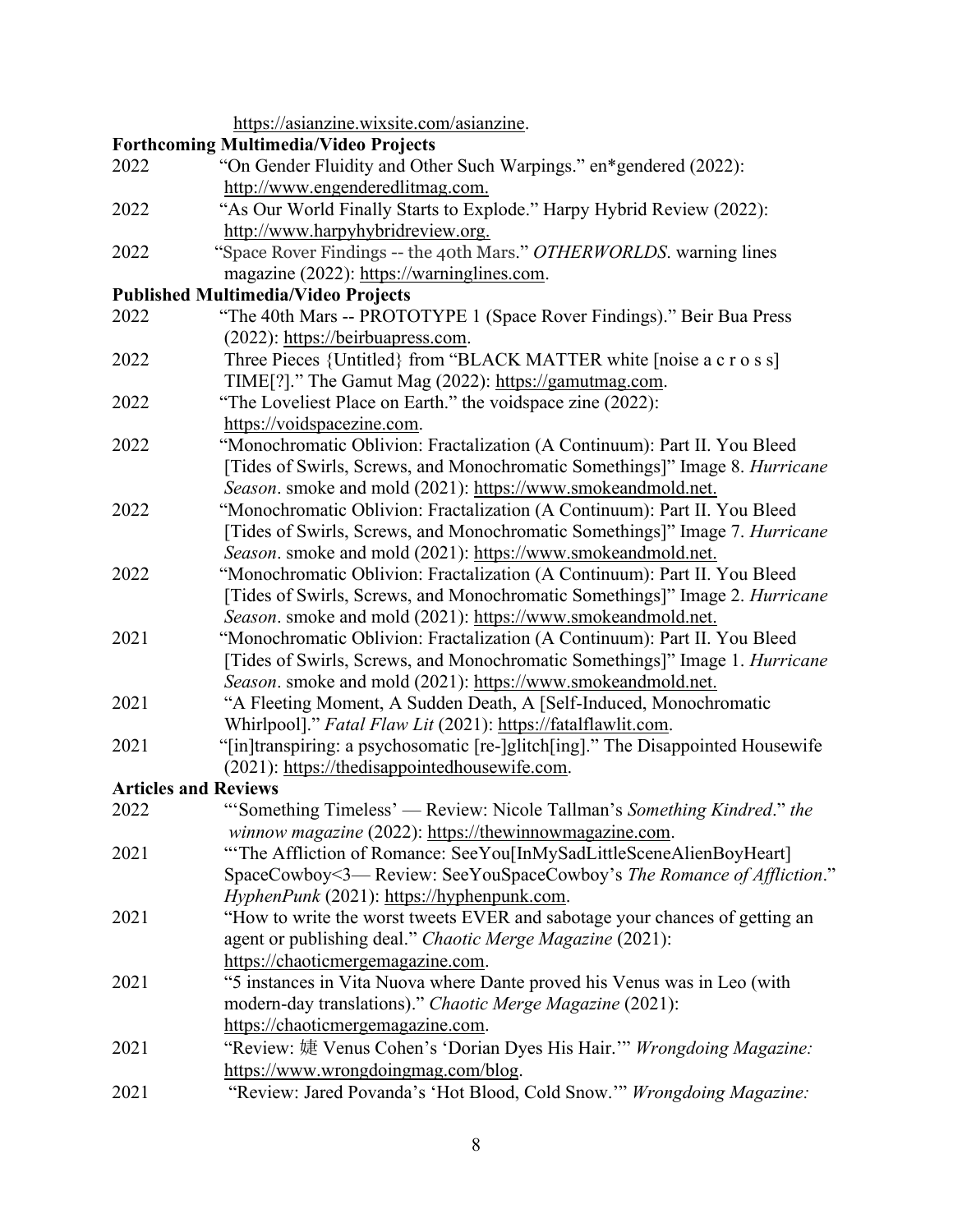|                    | https://www.wrongdoingmag.com/blog.                                                                                            |
|--------------------|--------------------------------------------------------------------------------------------------------------------------------|
| 2021               | "Review: 婕 Venus Cohen's 'Dorian Dyes His Hair."" Wrongdoing Magazine:                                                         |
|                    | https://www.wrongdoingmag.com/blog.                                                                                            |
| <b>Exhibitions</b> |                                                                                                                                |
| 2020               | Exhibiting Artist. Selected Pieces: "Realm of the Goddess," "Metaphysical                                                      |
|                    | Inclinations," "Between Worlds." Santa Clarita Artists Association "2020 Annual                                                |
|                    | Art Classic," Santa Clarita Artists Association. Remote.                                                                       |
| 2020               | Exhibiting Artist. Selected Pieces: "Arctic Looking Glass," "Beyond the Golden                                                 |
|                    | Lining." Santa Clarita Artists Association Fall 2020 Art Exhibition: "Inside Out."                                             |
|                    | Remote.                                                                                                                        |
| 2020               | Exhibiting Artist. Selected Pieces: "Fight Cage Wonderland," "Denim Deviant."                                                  |
|                    | Santa Clarita Artists Association Spring 2020 Art Exhibition: "Vintage." Santa                                                 |
|                    | Clarita, CA.                                                                                                                   |
| 2020               | Exhibiting Artist. 2020 Los Angeles stARTup Art Fair. Venice, CA.                                                              |
| 2020               | Exhibiting Artist. Selected Piece: "Half Truths." Light Space & Time                                                           |
|                    | April 2020 Art Exhibition: "10 <sup>th</sup> Annual Figurative Show." Remote.                                                  |
| 2020               | Exhibiting Artist. Selected Piece: "After the Rain." Fusion Art                                                                |
|                    | March 2020 Art Exhibition: "Sunrises & Sunsets." Remote.                                                                       |
| 2020               | Exhibiting Artist. Selected Pieces: "Fight Cage Wonderland," "Metaphysical                                                     |
|                    | Inclinations." Fusion Art March 2020 "4 <sup>th</sup> Annual Colors Art Exhibition."                                           |
|                    | Remote.                                                                                                                        |
| 2019               | Exhibiting Artist. Selected Pieces: "Realm of the Goddess," "A Midwinter's                                                     |
|                    | Night                                                                                                                          |
|                    | Dream." Fusion Art January 2020 Art Exhibition: "5 <sup>th</sup> Landscapes Exhibition."                                       |
|                    | Remote.                                                                                                                        |
| 2019               | Exhibiting Artist. Selected Pieces: "By Purple," "Glass Galaxies." Fusion Art                                                  |
|                    | December 2019 Art Exhibition: "5 <sup>th</sup> Annual Colorful Abstractions Art Exhibit."                                      |
|                    | Remote.                                                                                                                        |
|                    | <b>Published Miscellaneous Projects (Author)</b>                                                                               |
| 2021               | #Gutober 2021 Prompts: 31 Creative Prompts for Ruining Your Life and Stuff.                                                    |
| 2021               | Ami J. Sanghvi. Gutslut Press (2021): https://gutslutpress.com.                                                                |
|                    | Stress Kills. Ami J. Sanghvi. Gutslut Press (2021): https://gutslutpress.com.                                                  |
|                    | <b>Published Miscellaneous Projects (Designer)</b>                                                                             |
| 2021               | Winning Pieces from Gutslut Press's 2021 rawrxD Contest!. Ami J. Sanghvi.                                                      |
| 2021               | Gutslut Press (2021): https://gutslutpress.com.<br>#Gutober 2021 Prompts: 31 Creative Prompts for Ruining Your Life and Stuff. |
|                    | Ami J. Sanghvi. Gutslut Press (2021): https://gutslutpress.com.                                                                |
| 2021               | Stress Kills. Ami J. Sanghvi. Gutslut Press (2021): https://gutslutpress.com.                                                  |
| 2021               | Website Design. Gutslut Press: https://gutslutpress.com                                                                        |
| 2017               | Website Design. Personal Author/Artist Website: https://amijsanghvi.com.                                                       |
|                    | <b>Forthcoming Miscellaneous Projects (Visual Artist)</b>                                                                      |
| 2023               | Cover Art. [Untitled] Four Albums. Time Bomb/Bookburner!.                                                                      |
| 2022               | Cover Art. B3CKY!fvckingB@K3R. xoxo<3B3CKY!fvckingB@K3R                                                                        |
|                    | {ft. L0R3\$LVT}. Gutslut Records (2022): https://gutslutpress.com.                                                             |
| 2022               | Cover Art. Memes From the Multiverse. PlasticBag FaceMask.                                                                     |
|                    |                                                                                                                                |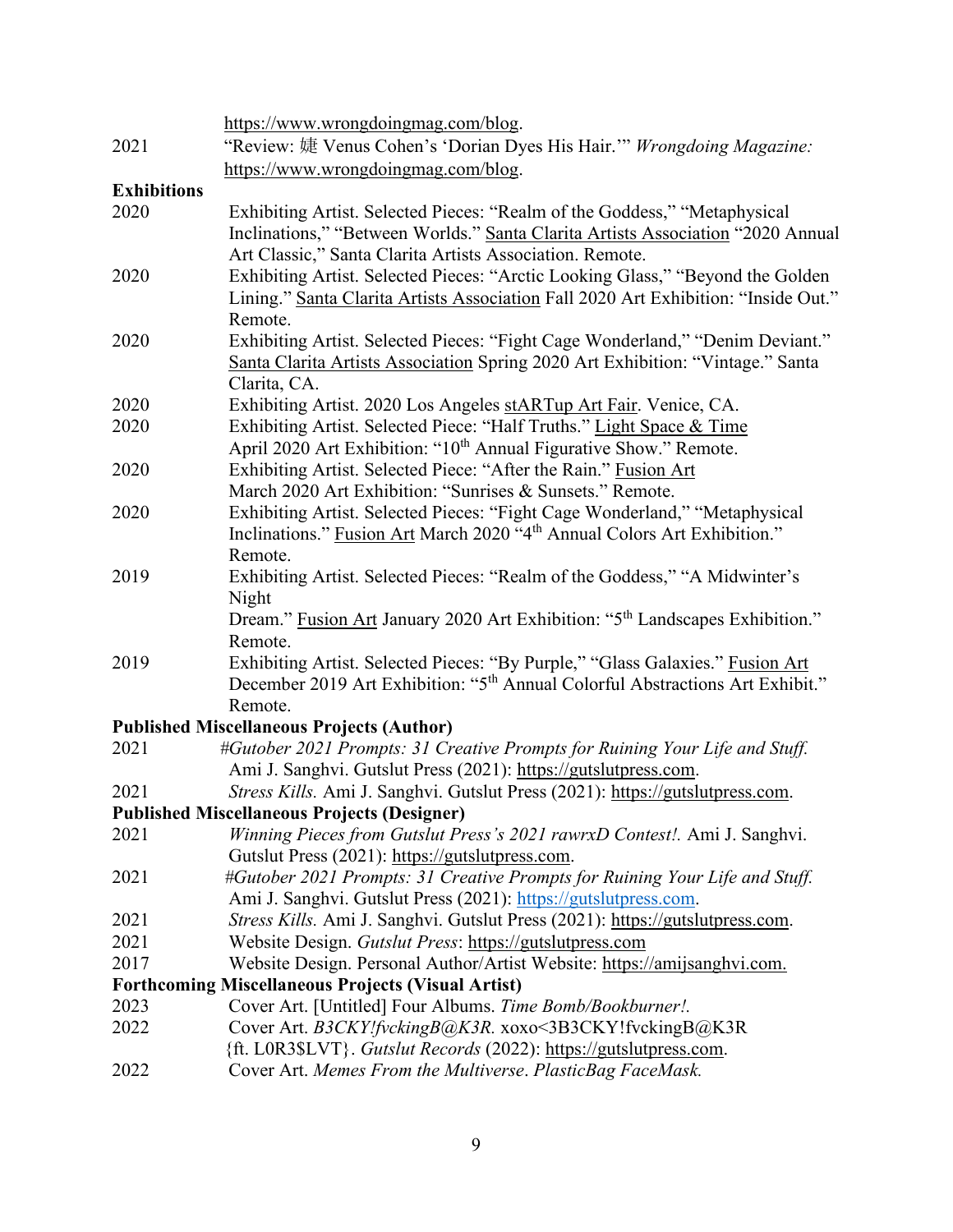| <b>Features</b> |                                                                                |
|-----------------|--------------------------------------------------------------------------------|
| 2022            | "Spotlight." Juice Droplet (2022): https://juicedroplet.com.                   |
| 2021            | "Contributor Feature." Fatal Flaw Lit (2021): https://fatalflawlit.com.        |
| 2021            | "Featured Author and Artist." The Sacrosanct Collective (2021):                |
|                 | https://www.sacrosanctcollective.com/                                          |
| 2021            | "Featured Author." VULCANALIA '21: Digital Anthology. LUPERCALIA               |
|                 | <i>Press</i> (2021): https://www.lupercaliapress.com/                          |
| 2020            | "Featured Photographer." Snapdragon: A Journal of Art & Healing. The Word      |
|                 | Project, Vol. 6 No. 1 (2020): https://www.snapdragonjournal.com                |
|                 | <b>Invited Talks and Readings</b>                                              |
| 2021            | "Diversity and Decolonization in Publishing." Remote. Northeastern University. |
| 2021            | "How Decisions are Made in Publishing" (Tentative). Remote. The Shit No One    |
|                 | Tells You About Writing. Bianca Marais.                                        |
| 2021            | "Issue 2 (Aunty Issues) Launch Party." Remote. Zindabad Magazine.              |
| 2021            | "The fUnnYhAUs fRyykshow." Sang Bleu Tattoo (Los Angeles). Zeno Scott.         |
| 2021            | "CalArts Next Words Speaking Series." California Institute of the Arts.        |
| 2021            | "CalArts Writers Showcase: Elysium is Empty." REDCAT: Roy and Edna             |
|                 | Disney/CalArts Theatre, California Institute of the Arts.                      |
|                 | https://www.redcat.org/sites/redcat.org/files/event/linked-files/2021-         |
|                 | 05/CalArts%20Writers%20Showcase%202021.pdf                                     |
| 2021            | "In the Spit of Spring." California Institute of the Arts.                     |
| 2020            | "SPRAWL: First-Year Creative Writing Reading Series." California Institute of  |
|                 | the Arts.                                                                      |

# **AWARDS AND HONORS**

| 2022      | 2 <sup>nd</sup> Place in Baby Teeth Journal's March 2022 Black-Out Competition for        |
|-----------|-------------------------------------------------------------------------------------------|
|           | "Transcript of the Extraterrestrial: English Translation by SPECIMEN $\#(\omega_0)/212$ , |
|           | 888, 060, 073." Baby Teeth Journal (2022): https://babyteethjournal.com.                  |
| 2021      | Winner of Really Serious Literature's Beefy Chapbook Potato-Rito Remote                   |
|           | Residency To-Go Contest XXL in Collaboration with Bottlecap Press and                     |
|           | Taco Bell Quarterly for Excerpt from Baby Wraith Burrito Bones. Really                    |
|           | Serious Literature, Taco Bell Quarterly, and Bottlecap Press (2021):                      |
|           | https://rlysrslit.bigcartel.com.                                                          |
| 2020      | Photography Merit Award: "Realm of the Goddess." Santa Clarita Artists                    |
|           | Association "2020 Annual Art Classic", Santa Clarita Artists Association.                 |
| 2020      | Eric Hoffer Book Award Finalist for Armageddon: Eric Hoffer Award, with the               |
|           | US Review of Books.                                                                       |
| 2020      | Special Recognition for "Half Truths." Light Space & Time " $10th$ Annual                 |
|           | Figurative Show."                                                                         |
| 2020      | 2 <sup>nd</sup> Place in Photography and Digital Art for "Fight Cage Wonderland." Light   |
|           | Space & Time "4 <sup>th</sup> Annual Colors Art Exhibition Figurative Show."              |
| 2020      | Selected Exhibitor: "2020 Los Angeles stARTup Art Fair". Venice, CA.                      |
| 2019      | Semifinalist for "Continuous Cities 6": "Prometheus Unbound 2020 Poetry                   |
|           | Competition," Prometheus Dreaming.                                                        |
| 2019-2021 | Recipient: "Lillian Disney Scholarship." California Institute of the Arts.                |
| 2014      | Dean's List: Fall Quarter. Arizona State University.                                      |
|           |                                                                                           |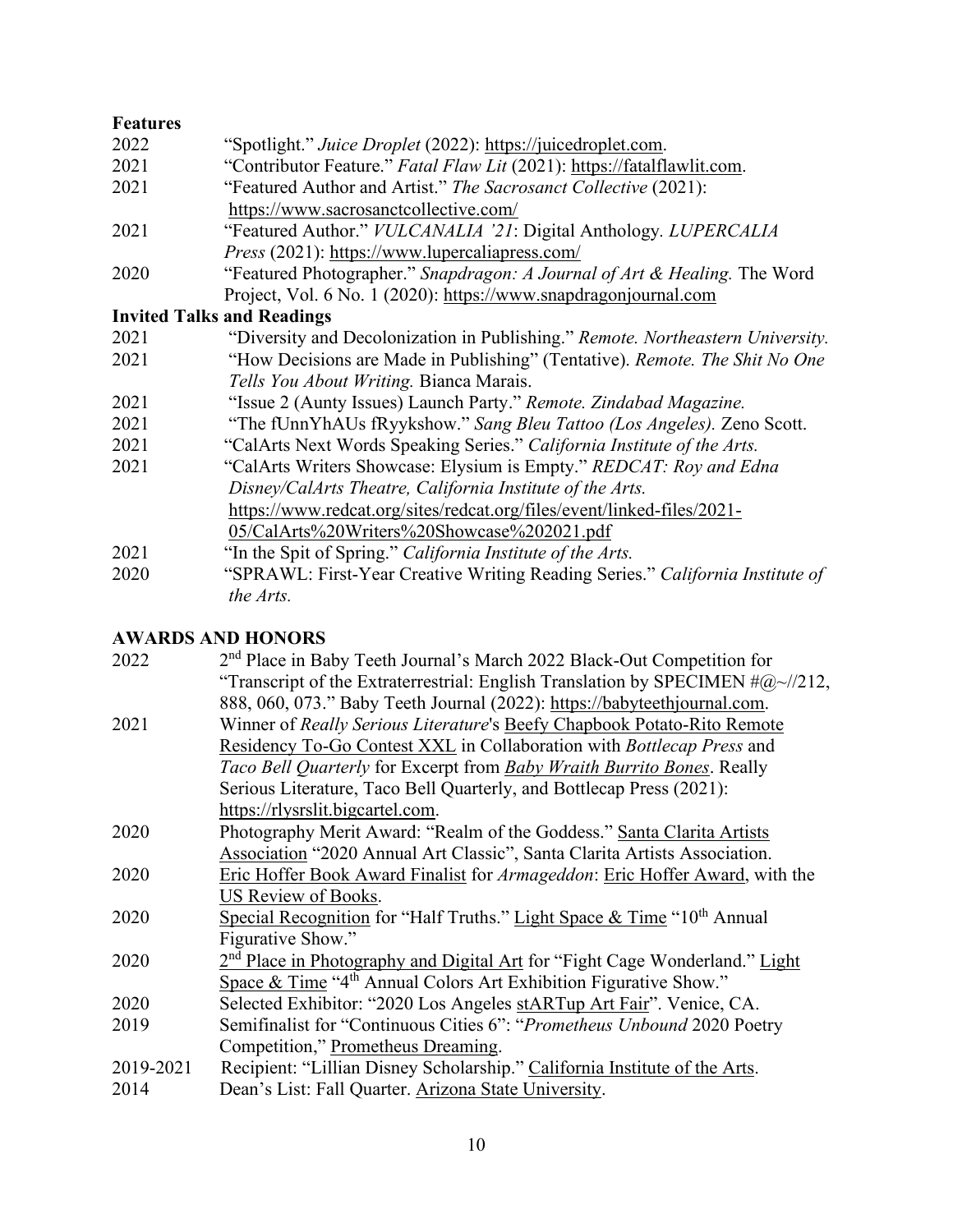- 2014 Dean's List: Spring Quarter. Arizona State University.
- 2012-2014 Recipient: "New American Dean's Scholarship." Arizona State University.

#### **RESEARCH EXPERIENCE**

- 2017 Legal Research Experience: Filer Palmer LLP
- 2017 Legal Research Certification: LexisNexis through Syracuse University
- 2012 Pharmaceutical Research for Ph.D. Dissertation of Dr. Kiran Krishnan: Apotex, Inc.

#### **EXTRACURRICULARS**

- 2019-2021 Cohort Class Representative, California Institute of the Arts
- 2019-2021Ceramics Club, California Institute of the Arts
- 2016-2017 OutLaw (The LGBT Law and Policy Group), Syracuse University
- 2016-2017 National Women's Law Student Association, Syracuse University
- 2015-2016 Pre-Law Society, Purdue University
- 2014 Women of Worth, Arizona State University
- 2013-2014 Omega Phi Alpha (National Service Sorority), Assistant Vice President of Standards, Arizona State University
- 2013-2014 Omega Phi Alpha National Service Sorority, Active Member, Arizona State University
- 2013 Omega Phi Alpha National Service Sorority, Alpha Zeta Pledge Class Fundraising Chair, Arizona State University
- 2012-2013 The Chic Daily, Staff Reporter, Arizona State University
- 2012-2013 Fashion Journalism Club, Arizona State University

# **COMMUNITY INVOLVEMENT/OUTREACH**

- 2020 She's the First "Week of Action," Participant
- 2020 She's the First Fundraiser, Participant and Fundraiser
- 2018-2020 Just Strong Clothing Brand Ambassador
- 2018 National Novel Writing Month Winner
- 2018 Tap Cancer Out (Philadelphia), Participant and Competitor
- 2017-2019 National Novel Writing Month, Participant
- 2017-2019 UFC Gym (Frankie Edgar) Mixed Martial Arts Fight Team, Member
- 2017 Purses for Nurses, Photography, Social Media, Marketing, and Design Intern
- 2017 Take Back the Night, Participant
- 2014-2020 Omega Phi Alpha Alumnae (Omega Iota Chapter), Member
- 2014-2018 Operation Christmas Child, Participant
- 2013-2020 Omega Phi Alpha: National Service Sorority (Phi Chapter), Member
- 2010-2015 Relay for Life, Participant and Fundraiser

#### **MEDIA COVERAGE**

- 2020 KCIA Radio, "CalArtians in Exile," Chance Vernon
- 2020 Indie Book Club, Chrystele Myriam
- 2020 Find Indie Books, C.J. Landry
- 2020 Artist Spotlight, Michael J. Snow
- 2020 Ancient Literature Dude, Reading of Poem "Tsunami," Jordan Ashley Moore.